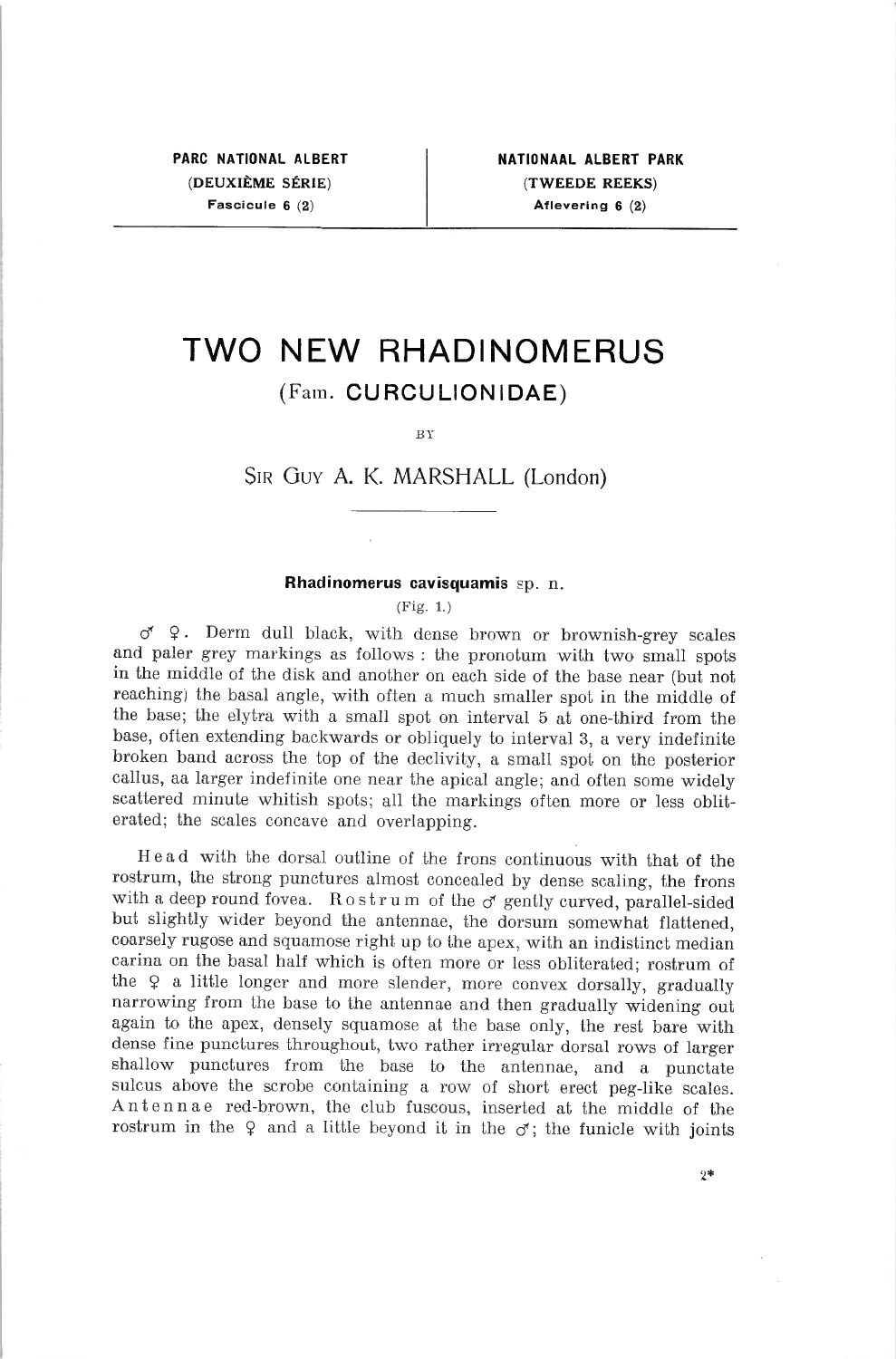18 **PARC NATIONAL ALBERT** 

1 and 2 subequal, 3 and 4 equal and longer than broad, 5 and 6 broader and about as long as broad, <sup>7</sup> still broader and rounded; the club fusiform. Prothorax <sup>a</sup> little broader than long, nearly parallel-sided in the basai half, then rapidly narrowing with <sup>a</sup> sinuate curve to the apex; the dorsum gently convex transversely, the apical area rather abruptly depressed below



FIG. 1. - Rhadinomerus cavisquamis sp. n.,  $\delta$ .

the disk, the large deep punctures wider than the interspaces, without any médian carina. Scutellum and <sup>a</sup> narrow ring round it with black scales. Elytra rather narrowly oblong-ovate, widest at the roundly rectangular shoulders and very gradually narrowing behind, the subapical depressions distinct; the broad shallow striae containing subquadrate punctures that are lined with concave scales and have <sup>a</sup> small round whitish scale projecting horizontally over them; the intervals wider than the punctures, <sup>3</sup> and <sup>5</sup> being higher than the others and the suture slightly raised on the declivity; on <sup>3</sup> and <sup>5</sup> there is a row of short erect peg-like setae, varying in colour from grey to blackish and forming groups here and there, the other intervais bearing a single row of isolated setae, there being very few on <sup>2</sup> and 4. Legs with dense grey scales and <sup>a</sup> broad black band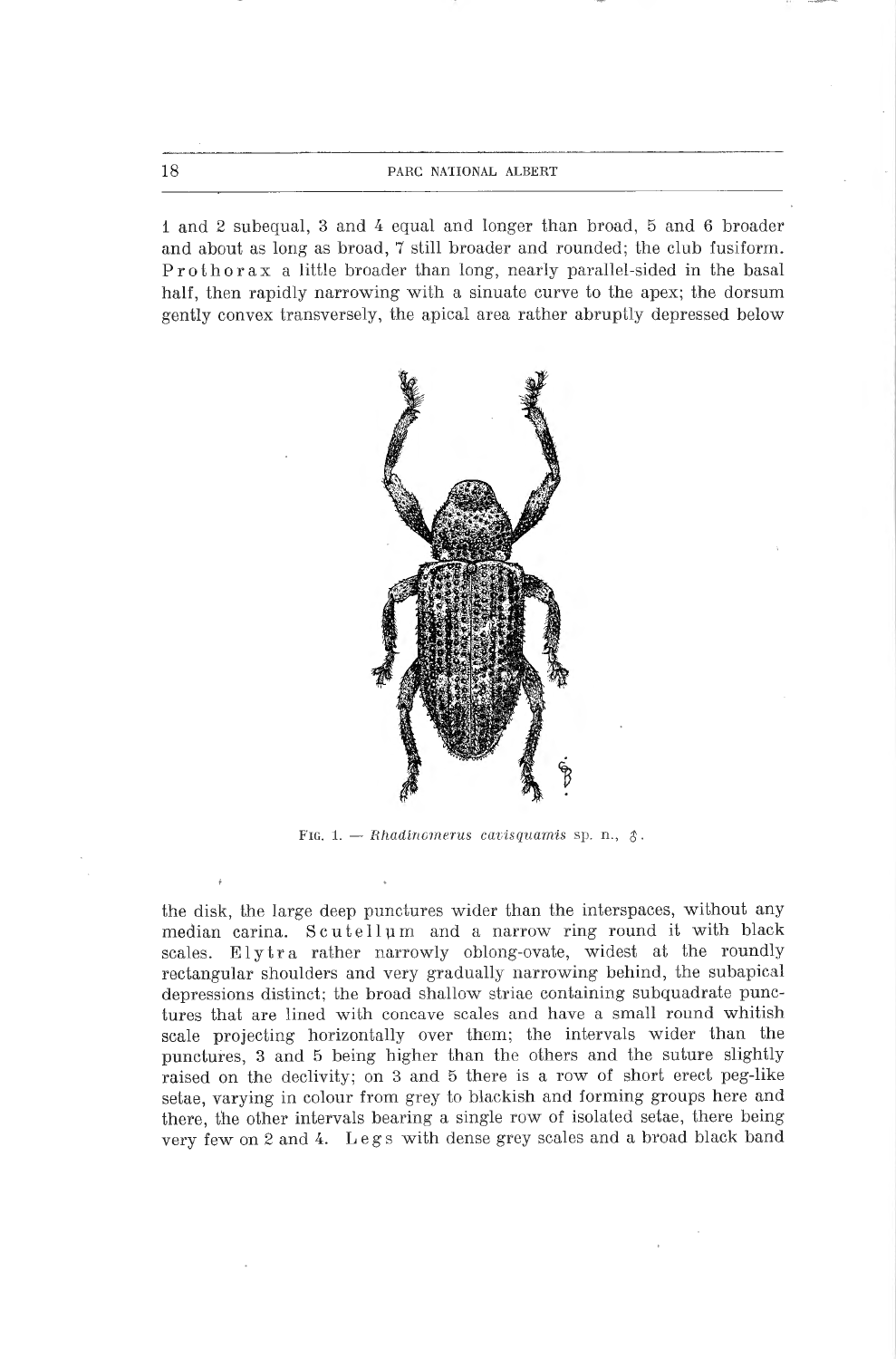### nationaal albert park 19

at the middle of the femora and on the basai half of the tibiae; femora with <sup>a</sup> small tooth, which varies in development being often much reduced or almost obsolete on the anterior pairs; tibiae straight dorsally, but sinuate at the basal half on the lower edge, the outer end of the uncus with a small sharp angle on the posterior pairs.

 $Lensth : 4,2-6,5$  mm.

BELGIAN CONGO : Parc National Albert : Ishango, Semliki Valley, 20  $\sigma$ , 30 Q, 21-25.XI.1954 (type); Ishango-Losho, Semliki Valley, 122  $\sigma$ , 139 Q, 26.XI.-3.XII. 1954; Kasindi Port, on Lake Edward, <sup>5</sup> <ƒ, <sup>5</sup> 9, 23-26.XI. 1954; Kanyatsi, on L. Edward,  $1 \circ 30.11.1954$ ; Lomeru,  $1 \circ 1.4$ , 1.XII.1954.

All these insects were taken on *Euphorbia calycina* by P. JOLIVET.

#### Rhadinomerus compactus sp. n.

(Fig. 2.)

 $\sigma$  9. Derm dull black, with dense pale brown scaling and very variable blackish markings.

Head separated from the rostrum by <sup>a</sup> very shallow dépression, with strong punctures that are partly obscured by scaling, the frons with <sup>a</sup> small fovea. Rostrum of the  $\sigma$  a little longer than the pronotum, stout, parallel-sided; the dorsum rugulose and densely squamose throughout, with <sup>a</sup> long narrow médian carina on the apical half only; rostrum of the 9 <sup>a</sup> little longer and slightly narrowed in the middle, the dorsum densely squamose on the basai half, bare and shiny beyond the antennae, where the punctures are rather unusually strong and close, leaving <sup>a</sup> broad smooth médian line. Antennae red-brown, inserted at about the middle of the rostrum in both sexes; the funicle as in  $R$ , cavisquamis but shorter and the joints more compact. Pro thorax tranverse (7 : 9), feebly rounded and almost parallel-sided in the basai two-thirds, then rapidly narrowing with <sup>a</sup> sinuation to the apex; the dorsum nearly flat longitudinally, the apical third being only slightly lower than the disk, the deep punctures only narrowly separated, the interspaces being densely squamose, without any médian carina. Scutellum with black scaling. Elytra compact, broad and oblong, parallel-sided from the roundly rectangular shoulders to much behincl the middle and broadly rounded behind, the subapical depressions distinct; the shallow striae with separated subquadrate punctures, with <sup>a</sup> very small horizontal pale scale over each; the intervals <sup>a</sup> little wider than the punctures, feebly convex and all of the same height, each having a regular row of very short subrecumbent pale setae, which are much more numerous on intervals 3, 5, 7; the scales small, flat and overlapping. Legs with dense grey or brownish scales, with <sup>a</sup> black